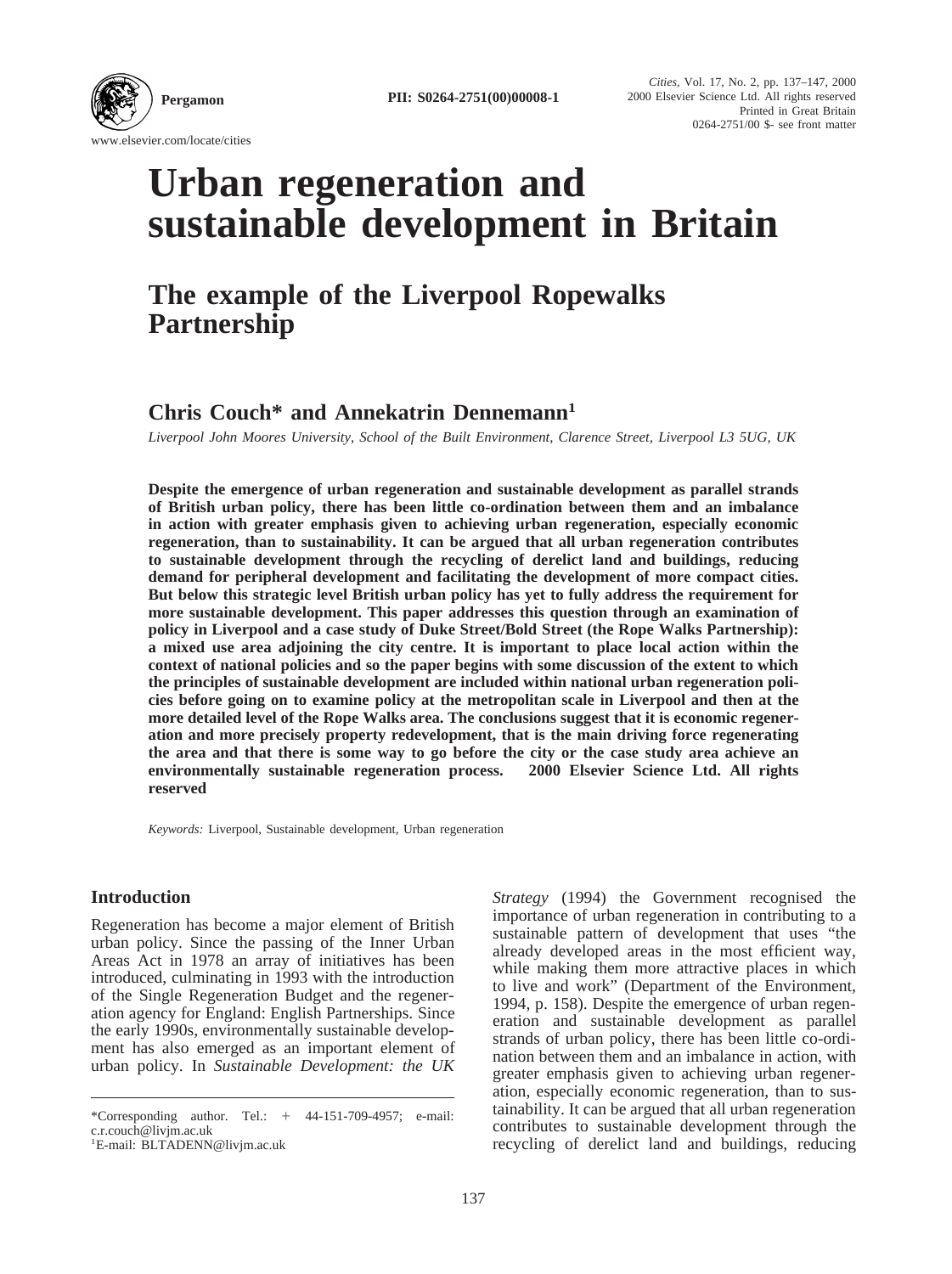demand for peripheral development and facilitating the development of more compact cities. But below this strategic level, British urban policy has yet to fully address the requirement for more sustainable development. In 1997, the incoming Labour government showed some recognition of this problem, appointing Lord Rogers to lead the "Urban Task Force" (UTF). With the recent publication of the UTF final report "Towards an Urban Renaissance" (Urban Task Force, 1999), it is timely to consider regeneration policies in a British city and their contribution to sustainable development.

This paper addresses this question through an examination of policy in Liverpool and a case study of Duke Street/Bold Street (the Rope Walks Partnership): a mixed use area adjoining the city centre. It is important to place local action within the context of national policies and so the paper begins with some discussion of the extent to which the principles of sustainable development are included within national urban regeneration policies before going on to examine policy at the metropolitan scale in Liverpool, and then at the more detailed level of the Rope Walks area. The conclusions suggest that it is economic regeneration and more precisely property redevelopment, that is the main driving force regenerating the area and that there is some way to go before the city, or the case study area, achieve an environmentally sustainable regeneration process.

#### **National policy background**

According to the UK Government's 1994 Strategy, sustainable development requires that decisions throughout society are taken with proper regard to their environmental impact in terms of minimising environmental pollution and conserving natural resources. However, there is an ambiguity about the Government's commitment to the environment that clouds the entire policy field. The definition of sustainable development provided by the Bruntland Commission is: "Sustainable development is development that meets the needs of the present without compromising the ability of future generations to meet their own needs"; and that of the World Wildlife Fund for Nature is concerned with: "improving the quality of life while living within the carrying capacity of supporting systems". In contrast, the UK Government has chosen to state that: "sustainable development does not mean having less economic development: on the contrary, a healthy economy is better able to generate the resources to meet people's needs, and new investment and environmental improvement often go hand in hand" (Department of the Environment, 1994, p. 7). This attempt at a political compromise between economic development and environmental sustainability is at odds with the other definitions of sustainable development and creates an ambivalence and inherent weakness in sustainability policies that permeates through to the operational level. It is very much a "light green" approach.

It also implies that there are alternative views of what constitutes sustainable development. For us, however, it seems clear that one of the constants in policy making in this field is that: "cities must be made more attractive places in which to live and *their ecological footprint must be reduced* (authors' italics)" (Smith *et al*., 1998, p. 213). Girardet takes a similar view, suggesting that a sustainable city is one in which citizens are able to meet their own needs without endangering the well-being of the natural world or the living conditions of other people, now or in the future (Girardet, 1999, p. 419). Thus while economic development may be a legitimate policy goal, to be sustainable it must be achieved within the context of reducing the ecological footprint. In the view of Smith, Whitelegg and Williams:

"achieving sustainability depends (in part) upon producing sustainable built environments from the cities and towns already in existence. In the short term, only limited changes can be made in a physical sense but more significant changes can be made in lifestyles. In the medium term, but starting immediately, the built environment can be changed in form to reflect and facilitate those lifestyles. The requirement is for steering rather than overnight radical change, whereby over a period of time gradual change to behaviour and action leads to substantial changes to the built environment". (Smith *et al*., 1998, p. 213)

(A fuller theoretical discussion of what is required from planning and urban policies in order to achieve local sustainability can be found in a number of recent texts including Smith *et al*., 1998, and also Selman, 1996.)

It is therefore pertinent to question the extent to which this approach is reflected in British urban regeneration policies and programmes. In recent years, the main policy drivers used by Government to fund urban regeneration were the Single Regeneration Budget (SRB) and the agency of English Partnerships (EP). The early bidding guidance produced by Government for the SRB Challenge Fund paid scant regard to environmental issues, concentrating heavily on indicators of economic development, employment creation and social inclusion. Even highway building was included as a positive indicator on the basis of supporting economic activity. The priorities of Government can be seen in a research report produced for the DOE in 1995 and entitled "The impact of environmental improvements on urban regeneration". The research was limited to an examination of the extent to which environmental improvement projects (such as landscaping, removing physical development constraints and providing infrastructure) had stimulated economic regeneration but contained no consideration of environmental improvements for their own sake or for ecological reasons (PIEDA, 1995).

Another more recent evaluation of the SRB simi-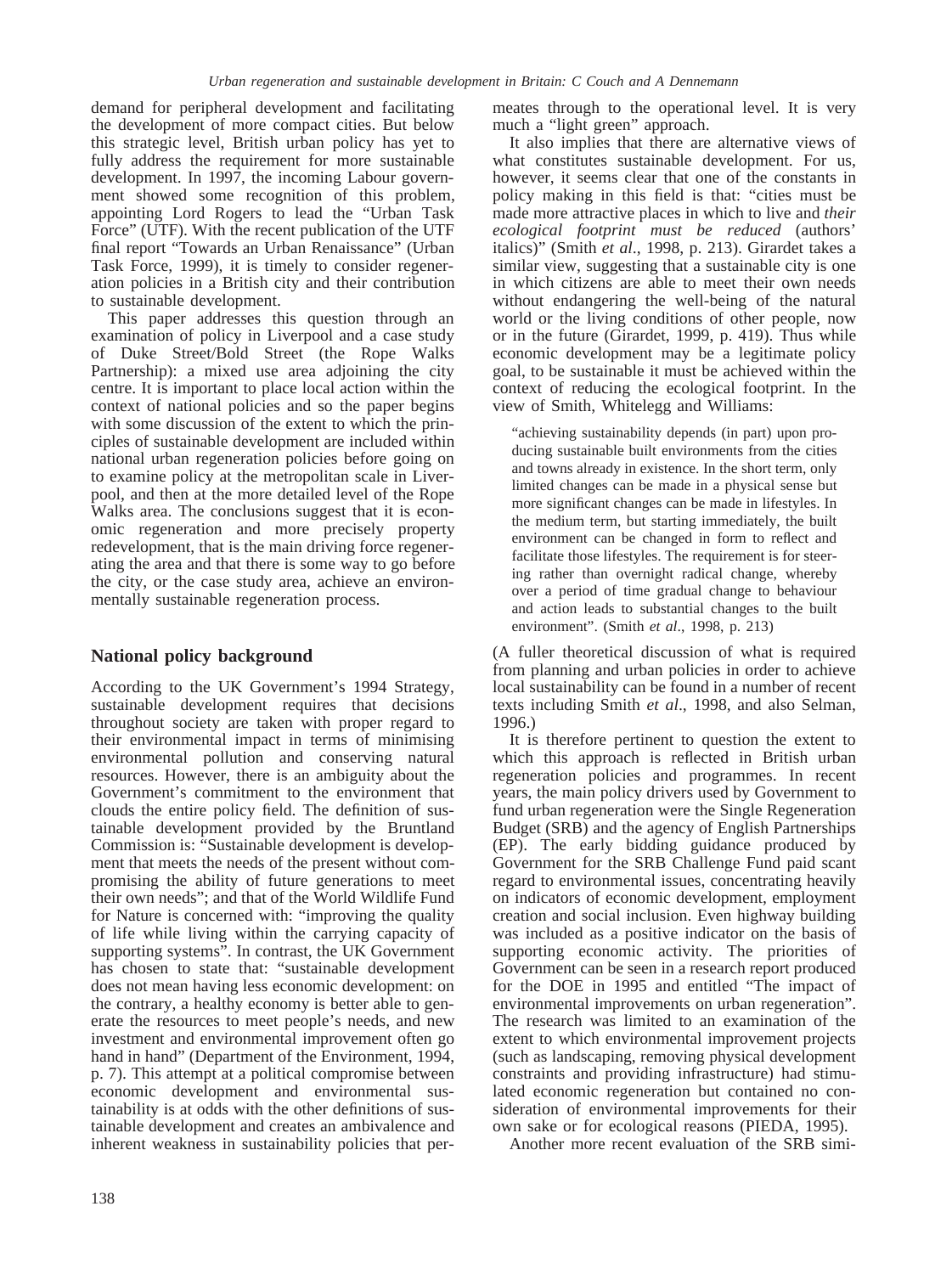larly made little reference to the environment and in commenting on the impact of the SRB Challenge Fund noted only that achievements were being generated across a range of outputs in the labour market, enterprise development, housing, crime, safety, physical regeneration and community development. There was no mention of environmental benefits or impacts (Brennan *et al*., 1998). The absence of such considerations in the research brief suggests that even at a strategic level, in relation to SRB, the DETR<sup>2</sup> did not consider environmental sustainability to be a high priority.

English Partnerships is the Government agency created in 1993 to facilitate land and property-based regeneration in areas of need throughout England.<sup>3</sup> Its main objectives are to promote economic growth, employment opportunities and environmental improvements (English Partnerships, 1994). In relation to English Partnerships, it is difficult to find explicit reference to sustainable development at either the strategic or operational levels of policy making. The EP Annual Report 1998, for example, includes no explicit references to environmentally sustainable regeneration (English Partnerships, 1998). Although there is clearly a significant environmental aspect to many of the projects that are part-funded by EP (such as the re-use of brownfield sites, or bringing derelict buildings back into use), the broader approach which constitutes environmentally sustainable regeneration appears to be absent. This is in contrast to English Partnership's attitude to design issues which were seen as an important consideration from the beginning (possibly because the first chief executive had an architectural background). A key publication was "Time for Design": a glossy document aimed at informing property developers about EP's commitment to good urban design — laudible in itself but by no means central to sustainable development (English Partnerships, 1996).

A recent evaluation of English Partnerships, although mainly concerned with matters such as value for money, notes on the positive side that whilst EP is not excluded from developing greenfield sites, it has concentrated on brownfield land. However, the same report also comments in relation to the project appraisal and monitoring process:

"the research suggested that EP staff are sometimes unsure as to what factors to address when assessing the environmental impacts of projects"; "EP should examine more critically the environmental implications of all projects. To do this, EP staff require tools to help them evaluate project design from an environmental perspective, and must consult more widely with other organisations. The environmental outputs of projects are often not understood by EP development managers and therefore will not always be maximised . . . EP staff should be encouraged to participate in Environmental Impact Assessments". (PA Consulting Group, 1999, pp. 5–9)

This is a clear indication that the organisation has not only failed to sufficiently consider environmental benefits and impacts but is inadequately equipped to do so. There is a strong implication that neither corporate policy nor organisational culture was at all concerned with environmental sustainability.

In the autumn of 1998, the DETR did publish a good practice guide on "sustainable regeneration", mainly aimed at SRB partnerships, noting that: "achieving sustainable development represents perhaps the most challenging of . . . cross-sectoral problems and it is the aim of this guide to assist in highlighting both strategic issues facing regeneration partnerships and some practical ways in which these issues may be addressed" (Department of the Environment, Transport and the Regions, 1998, p. 2). Continuing the approach adopted in the 1994 strategy, the guide offers a broad definition that gives at least as much importance to economic growth as to sustainability. Sustainable development is seen as: "Social progress which recognises the needs of everyone, effective environmental protection, prudent use of natural resources, and maintenance of high and stable levels of economic growth and employment" (Department of the Environment, Transport and the Regions, 1998).

It is within the framework of this ambivalent commitment to environmental sustainability that a series of recommendations are made. The guidance is not detailed but seeks to promote environmentally and socially positive policies and actions under a series of headings including: business and the environment; local labour and purchasing policies; local savings and anti-poverty programmes; safe routes and accessibility; community based waste minimisation; energy; forestry and woodlands; parks and open spaces; educating for sustainability and town centres. The report also proposes a sustainability checklist, which is used later in this paper in our own evaluation. All SRB regeneration programmes and projects supported by EP are expected to take place within the context of a local strategy and to be complementary to local planning policies. Thus it is important to consider the nature of such policies as they affect the case study area. We examine these in Liverpool, a city with substantial experience of urban regeneration.

#### **Local policy background**

During the 1990s Liverpool City Council prepared its first Unitary Development Plan (UDP). According to the City Council: "The Plan is primarily about the future development and other use of land. It will set

<sup>2</sup> In 1997 the Department of the Environment (DOE) became the Department of the Environment, Transport and the Regions (DETR).

<sup>&</sup>lt;sup>3</sup>In 1999 English Partnerships was absorbed into the new structure of Regional Development Agencies.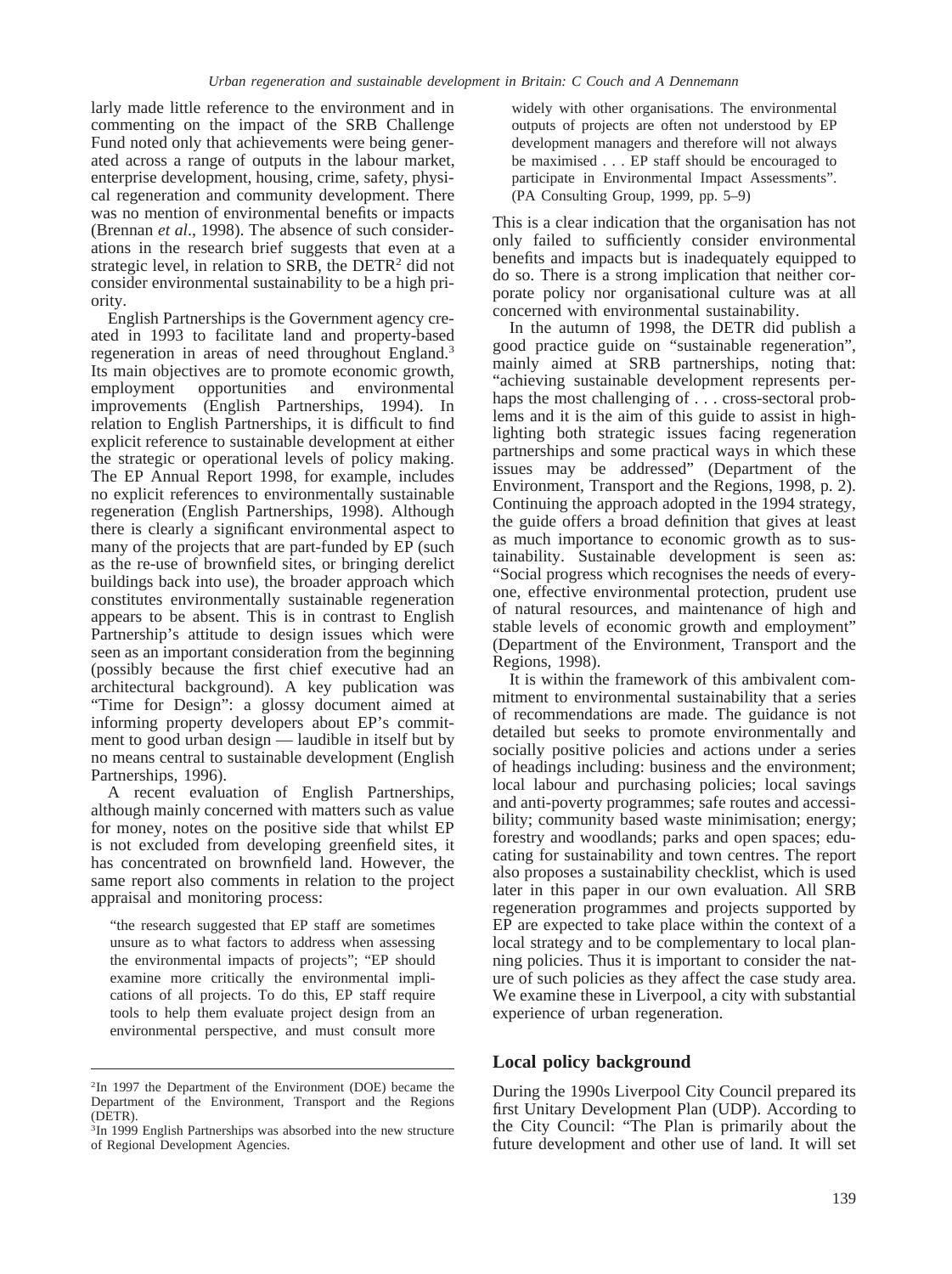the context for the Council's land use policies on issues such as housing, employment, shopping and transport, and the need to protect and enhance our environment" (Liverpool City Council, 1996, p. 5). The UDP claims an overriding aim of urban regeneration, sub-divided into three strategic objectives: economic regeneration; environmental improvement; and the reduction of inequality. These objectives are addressed by eight general policies that provide the framework for the detailed policy development in the remainder of the plan. These general policies are concerned with the reverse of economic decline (significantly the first policy); protection and enhancement of open space; protection and enhancement of the built environment; promotion of a good quality living environment (housing); securing qualitative and quantitative provision of shopping facilities; providing a balanced provision of transport infrastructure; promoting the satisfactory provision and distribution of community services; protection and enhancement of Liverpool's environment.

The main thrust of the plan is to encourage investment, particularly within the inner city and central area whilst restricting peripheral growth and protecting the natural and built heritage of the city. Although environmental considerations figure strongly in the plan, they are not its driving force. The evidence for this is firstly that the Council interprets "sustainable development" as: "sustainable development does not mean having less economic development, what it requires is that decisions throughout society are taken with proper regard to their environmental impact" (Liverpool City Council, 1996, p. 35). This is very similar to the view espoused by the DETR above. Secondly the "Primary objective of the Plan is to stem the decline in economic activity which Liverpool has experienced over many years" (Liverpool City Council, 1996, p. 31). Regarding environmental improvement the apparent role of the UDP is "to attempt to reconcile conflicts between facilitating beneficial development and protecting and improving the local and wider environment" (p. 31). Resource conservation and reduction in energy use is not stated as a strategic objective in its own right nor is it given any priority or prominence in the "strategy" chapter.

Since the early 1990s the Department of the Environment has required local authorities to integrate environmental concerns into their development plans. In particular, the DOE advised that plans should be subjected to an environmental appraisal as part of the plan preparation process. A good practice guide was published in 1993 (Department of the Environment, 1993). At the heart of this guide was the concept of a "policy impact matrix" in which each policy was to be tested against environmental criteria. A five point scale of impact assessment was suggested: no relationship or insignificant impact; likely but unpredictable impact; significant beneficial impact; significant adverse impact; uncertainty of prediction or knowledge. It was emphasised that all policies should be considered against all possible impacts; there should be no blank spaces in the matrix. On the basis of the results of this analysis policy makers would be better informed about the environmental impact of the development plan. Liverpool City Council was one of the first authorities in the country to attempt to apply the technique to the production of a UDP (although a small number of structure and local plans had been appraised by other authorities). In so doing, they took the decision to simplify the technique by modifying and reducing the criteria from 15 to 11 and using only three point analysis: positive impact; uncertain impact or no comment, instead of the additional inclusion of statements of adverse impacts as envisaged by the DOE. The reasons for these changes are unclear but it may have been hoped that this simpler analysis would show the UDP in a more positive light and be more politically acceptable. Table 1 shows an analysis that identifies the proportion of the 116 detailed UDP policies benefiting each environmental criterion.

The usefulness of Table 1 depends upon the assumption that the City Council has been accurate in policy assessments. With this proviso, this analysis suggests that the plan, with its overriding aim of urban regeneration, is likely to be most effective in benefiting local environmental quality (especially the built environment) and will offer some protection to natural resources but is much weaker in making a local contribution towards global sustainability.

As part of its urban regeneration strategy, the City Council identified a number of the most deprived parts of the city as "Partnership Areas" for regeneration activity. Established in 1995 with the award of European Union Objective 1 structural funding, there are 12 Partnership areas covering 55% of the city population. The intention behind their creation was to

**Table 1 The proportion of UDP policies benefiting each environmental criterion**

|                                             | <b>Proportion</b><br>of policies |  |
|---------------------------------------------|----------------------------------|--|
| 1. Transport trips                          | 7%                               |  |
| 2. Transport mode                           | 13%                              |  |
| 3. Energy use and air quality               | 5%                               |  |
| 4. Trees and vegetation                     | 21%                              |  |
| 5. Wildlife                                 | 22%                              |  |
| 6. Water quality                            | 10%                              |  |
| 7. Minerals conservation                    | 22%                              |  |
| 8. Landscape, open space and public access  | 24%                              |  |
| 9. Cultural heritage                        | 35%                              |  |
| 10. Built environment quality and character | 39%                              |  |
| 11. Quality of life                         | 84%                              |  |

The environmental criteria used by Liverpool City Council differ slightly from those used in the DOE guidance note. Criterion 11 "Quality of life" is described as the "combined impact of all the above factors. Impact on sense of safety and security. Equal opportunities access to goods, services and facilities". This would therefore appear to involve an element of double counting. Source: Authors' analysis based on information from the Liverpool UDP.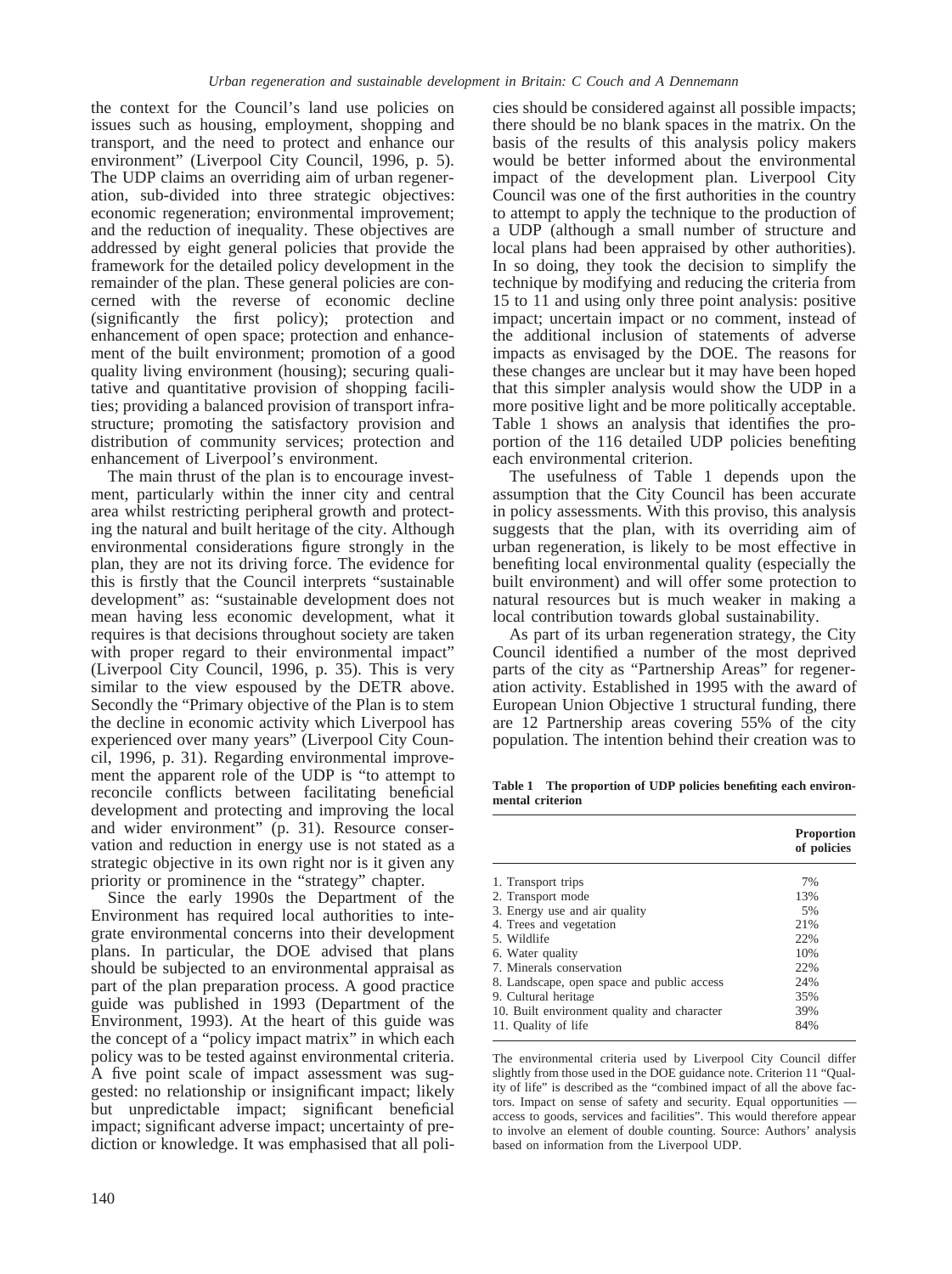assist the integration of excluded communities into the mainstream economy and society via "pathways" of EU-assisted initiatives. Claimed by the City Council to be an innovative approach "'pathways' puts emphasis on the local communities to develop their own approaches and action plans to solve local problems. This allows people to take advantage of opportunities in mainstream education, training and employment and complements EU-funded regeneration in other areas including economic development and environmental and infrastructure improvement" (Liverpool City Council, 1997). These Partnerships are semi-autonomous agencies only partially under the control of the City Council. The Rope Walks case study area is included within one such Local partnership: Duke Street/Cornwallis.

From the 1992 UN Conference on Environment and Development (Rio Summit) emerged Agenda 21, the plan for sustainable development for the 21st century. Much of the plan requires action at the local level and all local governments are therefore expected to produce a Local Agenda 21 (LA21). Liverpool City Council is in the process of setting up an LA21. Within the LA21 process, Liverpool City Council claims to be working towards sustainable policies. In order to make a qualitative assessment of sustainable development it is intended that in future Council policies will be assessed against a number of indicators of sustainability. These are expressed as a series of statements:

- resources are used efficiently and waste is minimised by closing cycles;
- pollution is limited to levels which natural systems can cope with without damage;
- the diversity of nature is valued and protected;
- everyone has the opportunity to undertake satisfying work in a diverse economy. The value of unpaid work is recognised whilst payments for work are fair and fairly distributed;
- people's good health is protected by creating safe, clean, pleasant environments and health services which emphasise prevention of illness as well as proper care for the sick;
- access to facilities, services, goods and other people is not achieved at the expense of the environment or limited to those with cars;
- everyone has access to skills and knowledge. (Liverpool City Council, 1997b, pp. 4–5)

#### **The Duke Street/Bold Street area**

As with many older industrial cities, parts of Liverpool have been areas of concern to urban policy makers for decades. Duke Street/Bold Street is one such area. Adjoining the city centre and dockland, it grew as a relatively compact, tightly grained and densely developed area with some fine old warehouses and housing of Georgian origin. Until the mid-18th century, the area was largely agricultural. Hanover Street was built first, followed by Duke Street and Bold Street. To meet the needs of the shipping industry, roperies or rope walks were developed, particularly parallel to Bold Street. Fine mansions and town houses were built for the merchant classes; large gardens faced on to Wolstenholme Square and Parr Street. The area between Duke Street and Bold Street grew quickly and commercial pressures intensified the use of land and scale of development. The gardens and some housing were lost to workshops and warehouse developments. By the middle of that century, Bold Street had developed into a thriving shopping street. There were reading rooms, libraries and a concert hall. In contrast, Duke Street had degenerated into a poor and overcrowded street, the merchants' houses acquired other uses and the area became associated with workshops and warehousing, reflecting its proximity to the port.

Over the last thirty years, the decline of the port and the changing structure of industry has brought decay and dereliction to the area. Being on the fringes of the city centre and not forming part of the dock estates, the area was largely excluded from the city centre redevelopment process of the post-war years and the dockland regeneration of more recent times. However, the historic street pattern has largely been maintained and despite the neglect, there are some fine buildings of architectural and historic merit. This was recognised in 1988 when the City Council designated the Duke Street/Bold Street Conservation Area, to which the UDP has recently proposed further extensions. The present character of the area is of a mixed use zone of transition adjoining the city centre. It is estimated that the population of the Duke Street/Cornwallis Partnership, an area a little larger than the case-study Ropewalks Partnership itself, numbered only 1,265 people in 1991. Approximately 15% of the population are from ethnic minorities, divided fairly evenly between black and Chinese groups. In spite of the fact that the area contained 2,830 jobs in 1993, the 1991 census records the unemployment rate amongst the local population at 40% (Liverpool City Council, 1993a).

The main east–west axis is Duke Street, which is open to two-way traffic. Bold Street is one way west bound for half its length and pedestrianised at the western end. It is difficult for vehicular traffic to cross the area in the north–south direction with most of the few narrow streets being closed, or open in a single direction. On-street parking and in particular, parking on derelict sites is a feature of the area. During the day-time, the major pedestrian flows are along Bold Street and Hanover Street. In other parts of the area, the lack of pedestrian-attracting facilities, the poor environment and the fear of crime deters pedestrian traffic. The area is perceived as having a high crime level, especially in relation to car crimes and burglaries (Thompson & Partners, 1997). There are no cycle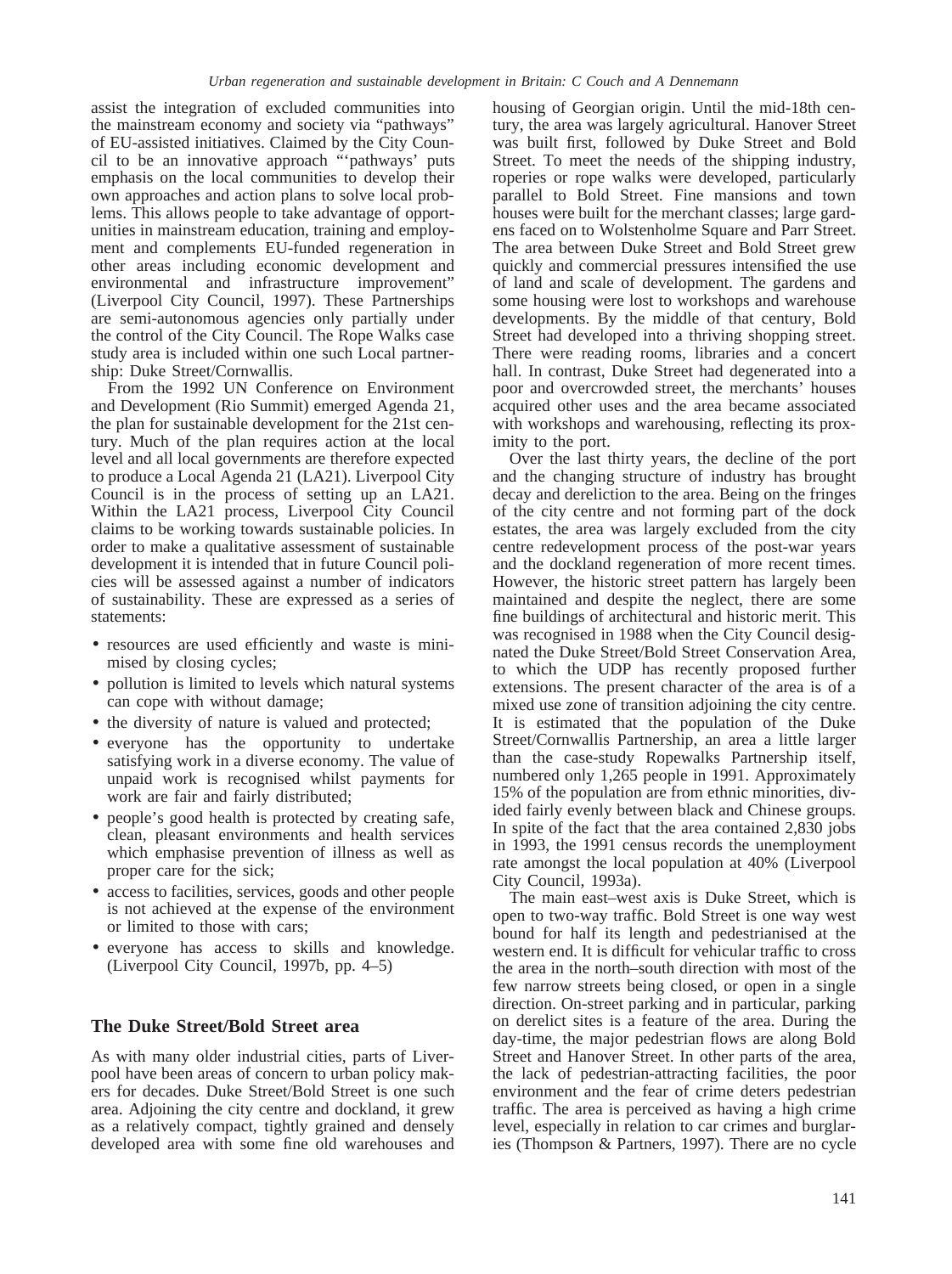paths or cycle parking facilities to encourage cycling to or through the area. There are about 680 properties in the area, a large proportion of which are in the hands of a small number of private owners. In 1997 some 26% of these properties were vacant and 14% derelict or semi-derelict (Liverpool City Council and English Partnerships, 1997).

Bold Street had experienced a rapid decline in retail and other activity between 1960 and 1990 with the number of ground floor vacant premises rising from 2 to 21. However, by 1995 the area was showing some signs of recovery with ground floor vacancies falling to only 14 (Fowles, 1997, p. 71). During the period 1990–95 "There has been a boom in the development of new bars, typified by the conversion of vacant warehouses on the side-streets off Bold Street" (Fowles, 1997, p. 77). Duke Street presents a contrasting picture, showing no let up between 1960 and 1995 in the decline of manufacturing, light industry and warehousing (the predominent land uses) and a continuing increase in the incidence of vacancy (Fowles, 1997, p. 88).

Over the last ten years, a number of initiatives have been proposed for the regeneration of the area. In the late 1980s the City Council sold many of its properties in the area to Charterhouse Estates Ltd (CEL). In partnership with the City Council, CEL intended to transform the area into a "creative industries quarter", a place where people associated with such industries could live and work. In this radical mixed-use proposal, that pre-dated even the URBED report on "Vital and Viable Town Centres" (URBED, 1994), the development of housing, specialist retailing, business uses and studio space would be facilitated through bringing back into use empty and redundant buildings and through the protection and enhancement of the many listed buildings in the area. It was hoped that such a regeneration strategy would attract creative forces in media, music, design and fashion to form the backbone of an economic revival of the area (Morris, 1992, p. 8). The City Council transferred the freeholds of over 300 properties to CEL who were to manage the estate. Unfortunately the property recession of the early 1990s claimed Charterhouse as a victim; the firm went into receivership and the regeneration project was brought to a temporary halt. The City Council nevertheless continued to promote the area as a "creative quarter" and maintained a separate profile of the area in the City Centre Plan (Liverpool City Council, 1993). "To some extent the more imaginative vision of the early 1990s was diluted in the promotion of a more general mixed use area, including more residential development than was perhaps originally envisaged" (Fowles, 1997, p. 62).

In 1994, Liverpool City Council and English Partnerships commissioned the Duke Street/Bold Street Regeneration Strategy, published in October that year. This strategy suggested that the area provided the "missing link" between the city centre and the surrounding districts and that the key to unlocking the area's full potential is its historic and architectural quality and distinctive character. It was proposed that the regeneration of the area should be based on a partnership between the community, the public sector and private investors, and that the buildings, streets and spaces that make up the fabric of the area would require careful stewardship.

English Partnerships and Liverpool City Council subsequently commissioned Thompson & Partners (a London-based firm of architects) to facilitate a participatory planning initiative for the area. In March 1997, a Planning Weekend was held with the aim of providing a basis for an action plan and implementation strategy. A steering group formed from local organisations and agencies formulated the key issues which provided the agenda for the weekend workshops. Two thousand leaflets were distributed and two hundred and fifty people participated in the event. "The prevailing view at the Weekend was that the area was beginning to regenerate itself without the benefit of a Masterplan or major public funding, albeit at a pace too slow to meet the expectations of many stakeholders" (Thompson & Partners, 1997). For example, Bold Street had been repaved and provided with new street furniture by the City Council in 1994 and the redevelopment of Concert Square had been successfully promoted by the local development and design firm Urban Splash in 1995. The results of the Weekend were subsequently developed into a formal strategy for the City Council and English Partnerships by consultants led by the Building Design Partnership in the summer of 1997. This strategy, known as the Integrated Action Plan (IAP) was agreed by the Duke Street/Cornwallis Partnership, English Partnerships, Liverpool City Council, the Government Office for Merseyside and other interested parties.

In order to co-ordinate the complexity of such a large spending programme a new regeneration organisation was formed in 1997 and became known as the "Rope Walks Partnership", so named because of the area's historic associations with rope making and chandlery. This organisation is a partnership between the agents of regeneration and the local community. The accountable body is Liverpool City Council, which has ultimate responsibility for the partnership's management and resources. The major decisions are made through a Partnership Board comprising 17 members from the City Council, English Partnerships, the voluntary sector, the Granby–Toxteth Pathways partnership (whose area adjoins the Rope Walks) and the Duke Street/Cornwallis Pathways Partnerships (Rope Walks is entirely within this area) and the local Chinese community. Responsible to the Partnership Board is an Executive Team of seven officers working from offices in the heart of the area.

The IAP is mainly based on ideas and strategies first established by CEL in the late 1980s supplemented by ideas from the Planning Weekend held in March 1997. The regeneration strategy tries to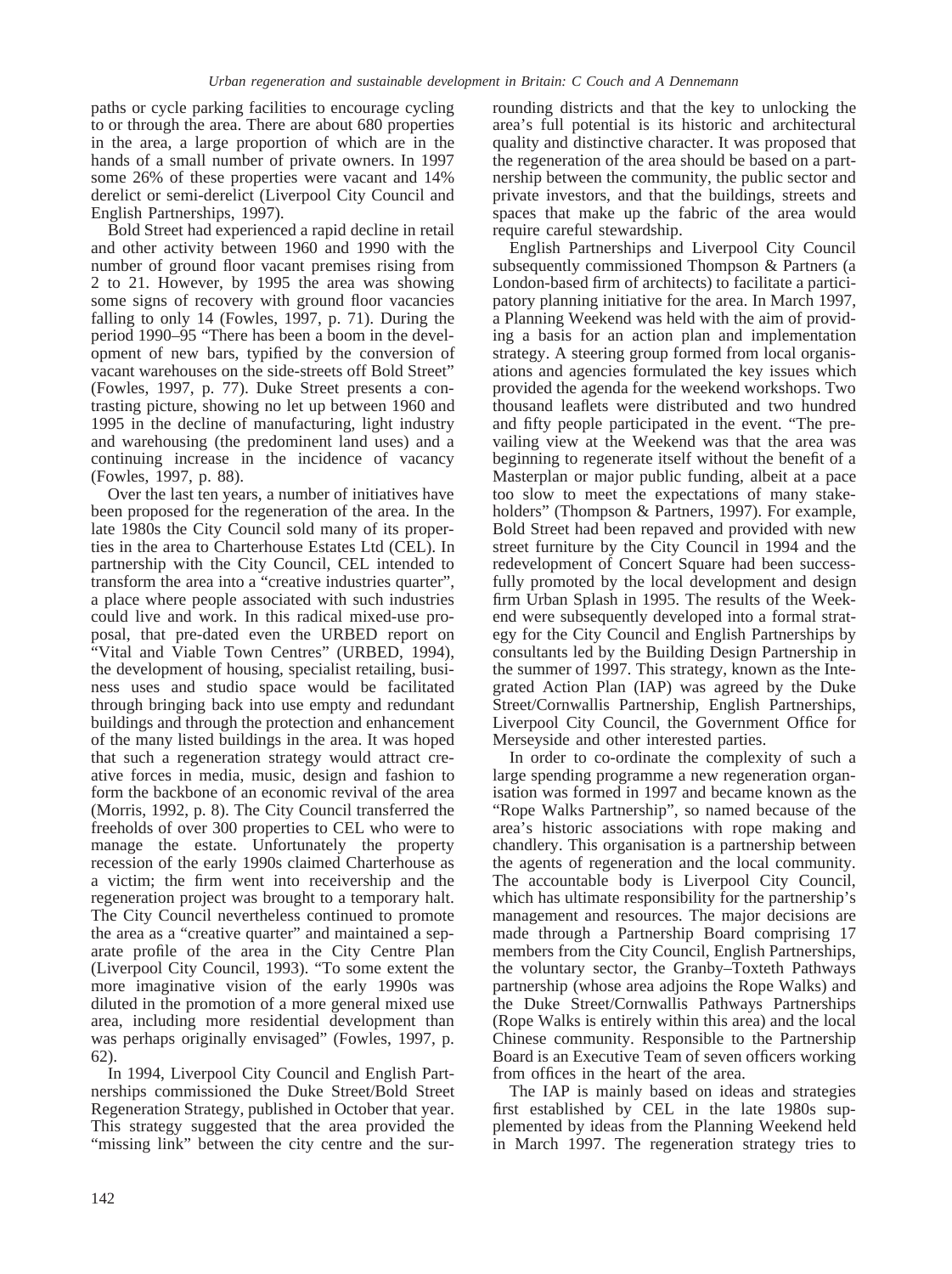build on the range of existing businesses in the area with an emphasis on creative industries and the nighttime economy. The strategy has also been informed by other long established proposals and the opportunities provided by character of the building stock. The programme's mission is to ensure that the benefits of regeneration accrue locally. The IAP concentrates on three main issues: Business Support and Training; the Public Realm; Priority Investment Areas (Development Projects). The aim of the Business Support and Training is to secure access to new employment opportunities for local residents. Specific proposals include the enlargement of Chinatown; the use of construction projects as employment generators; encouragement for the use of new technologies to enhance business competitiveness and a focus on "creative industries". In the Public Realm the Partnership hopes to tackle the present environmental degradation and poor visual appearance that they perceive as a barrier to private investment. Resources have been allocated for expenditure on a variety of environmental improvements to the area's streetscape, existing and proposed squares, building refurbishment and security measures in order to create an attractive, safe and "sustainable" environment in which people will chose to live and work. The physical regeneration of the built environment is targeted in a number of projects where it is intended to create a series of vital and viable mixed use foci of activity. The location of these projects is shown in Fig. 1.

#### **Testing the sustainability of the Rope Walks Partnership Integrated Action Plan**

This discussion is based upon information gathered from interviews with key actors in the area's regeneration process and the authors' own analysis. It uses the framework provided by the Government's Sustainable Regeneration: Good Practice Guide (Department of the Environment, Transport and the Regions, 1998) to test the Rope Walks strategy against a series of sustainability indicators. The findings are set out in Table 2 and are discussed below.

#### *Community participation*

The events leading to the production of the Integrated Action Plan were a mixture of top–down and bottom– up processes. The initial interest in the area came from the City Council and from Charterhouse, a private developer. With the collapse of that firm, English Partnerships together with Frenson and Cruden, both property developers, became major players shaping the future of the area. The City Council carried out some streetworks and some redevelopment took place in the Concert Square area, with public subsidy. There is little evidence of grass roots community action here for there is only a small, and probably fairly transient, local population. Although the City Council was proactive in stimulating community involvement in each of its Pathways Partnerships including the Duke Street/Cornwallis Partnership, most of the local population live in the Cornwallis area to the south of the Rope Walks. More recently, after the major strategic decisions had been taken, the local community has been invited to become involved, through the Planning Weekend and through representation on the Partnership Board. This is commendable but still leaves local people with extremely limited power over the regeneration process. It has been argued elsewhere that "community groups have power in partnerships only at the operational level . . . recent reviews of the Single Regeneration Budget Challenge Fund schemes suggest that in Round 1 at least, community and voluntary groups were rarely involved at a strategic level during the bidding phase and were only incorporated into the scheme when participation became necessary for implementation" (Foley et al., 1997) (quoted in Duffy and Hutchinson, 1997, p. 352). It would seem that there is little in the Rope Walks community experience that would challenge this view, see Fig. 2.

#### *Economy and work*

The notion of linking local production with local consumption is a concept that is more appropriately considered at a sub-regional or regional scale rather than at the scale of a few street blocks. Undoubtedly the regeneration process will create local construction jobs for a period of time. However, some of the sectors where growth is expected (leisure, tourism and retailing) are characterised by low skilled, low paid jobs which will do little to increase the spending power of the local community, even though such activity may yield substantial profits to property owners, developers and entrepreneurs. Except in the field of urban design and townscape awareness, there is no evidence that the IAP or the Rope Walks Partnership will improve the environmental awareness of local businesses.

#### *Transport*

At the strategic level, it can be argued that the very concept of urban regeneration creates a more compact city and therefore reduces the demand for transport, but at the local level the contribution of the IAP to sustainable transport policy is weak. Reducing car usage and increasing the attractiveness of public transport, cycling and walking are national policies that are repeated within the Liverpool UDP and LA21 so it would be reasonable to expect positive moves towards these objectives within the IAP. However, there are no detailed proposals for improvements to public transport or the collection and delivery of freight. It might be suggested that public transport provision is beyond the scope of the Rope Walks Partnership but it is already acknowledged that much of the strategy is to be implemented through negotiation and persuasion and it is difficult to see that the promotion of improvements in public transport are differ-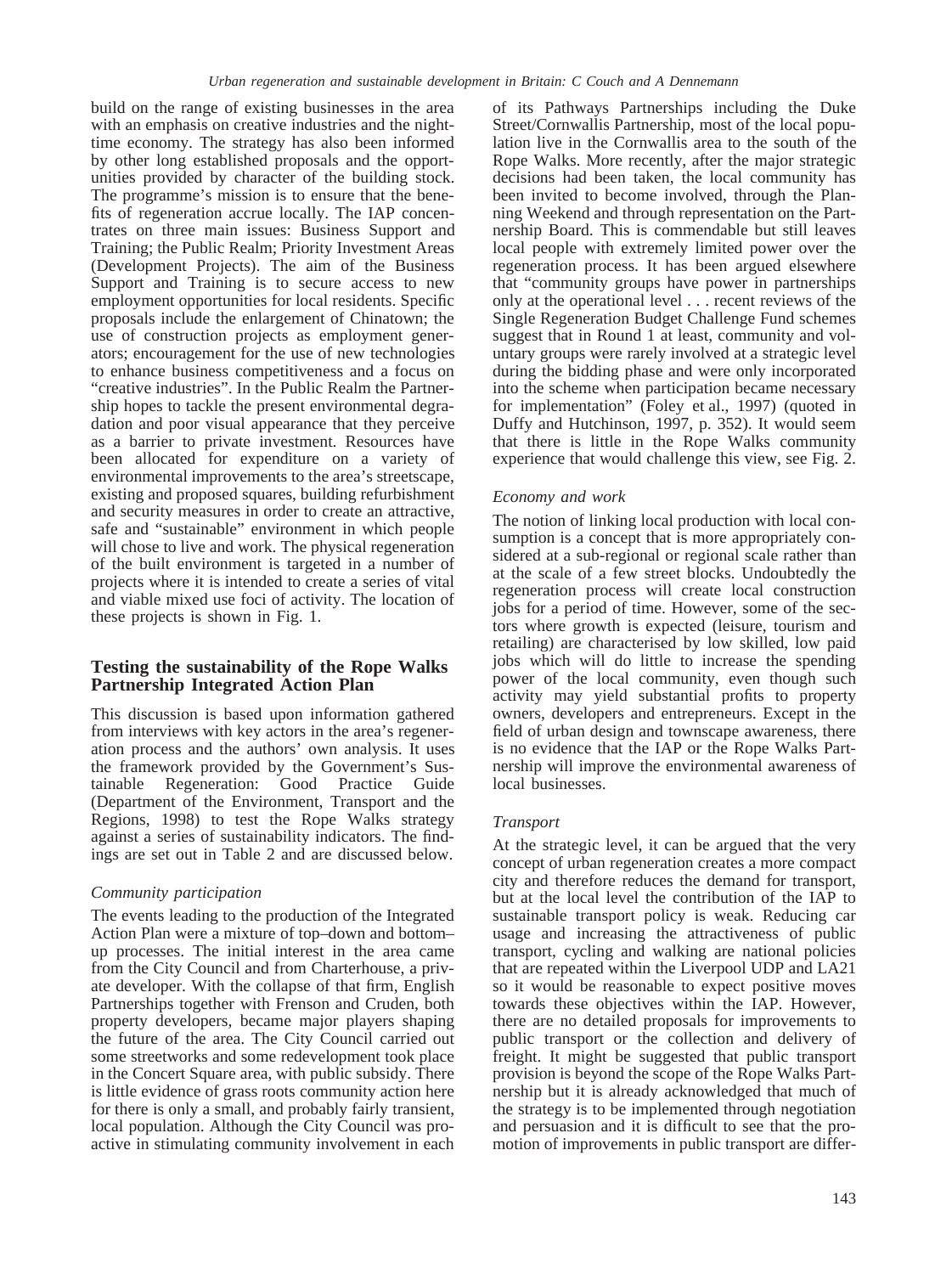

**Figure 1** The Duke Street/Bold Street area, with current regeneration projects

**Concert Square**—one of the original catalytic developments in the area in the early 1990s.

**Arthouse Square** (The Tea Factory), where through the conversion of redundant factory premises and other buildings it is hoped to establish a new arts centre, restaurants and residential uses.

**Wolstenholme Square**, based around the successful "Cream" nightclub, it is hoped to create a public space in use 24 hours a day. **The Bluecoat Triangle** contains the historic Bluecoat Chambers but adjoining derelict land provides an opportunity to open up a new avenue between the Mersey and the city centre.

**Chinatown**, where the IAP hopes to build on the strengths of the local economy to stimulate further investment and expand Chinatown as a community and tourist destination.

**Dukes Terrace** provides an opportunity to refurbish a small listed group of 18th century merchants' houses and back-to-back dwellings.

**Henry Street** is an area of historic, largely redundant warehouses which are earmarked for conversion to residential and other uses. To the west of Hanover Street is the site of the proposed National Discovery Park: a themed tourist attraction; although at the time of writing this project seems unlikely to proceed

ent from any other kind of negotiation. The promotion of public transport is important in this area because it is not particularly well served by buses at present, especially around the Duke Street/Slater Street core; and because the generation of car borne traffic and questions of personal safety at night caused by these property development proposals justify a response in improvements to public transport provision. Several of the regeneration proposals will be heavy traffic generators if they are successful. The National Discovery Park, proposals for creative industries and the exploitation of tourist and leisure potentials will all generate traffic, yet there has been little attempt to encourage visitors away from the motor car towards other modes of transport.

The IAP strategy includes a number of measures that should improve conditions for pedestrians. A number of roads will have pedestrian priority and further streets will be fully pedestrianised. Beyond this, there will be few changes to the pattern of motor vehicle circulation through the area. There is an ambiguity in the proposals for Duke Street: on the one hand it is proposed as a main gateway to the area and main transport corridor, yet there are also calls for speed control measures to prevent its use as a through route. At the same time on-street parking is apparently to be retained on Duke Street and some other through routes. At present there are no cycle routes through the area nor any secure cycle parking facilities but the Sustrans Millenium Cycle Route, proposed in 1985, should pass along Duke Street. Given the confused traffic proposals for this street it is possible that conflicts could arise between the safety of cyclists and provision for motor traffic and parking.

#### *Pollution*

The main planned reductions in pollution in the area will be in the removal of dereliction and contaminated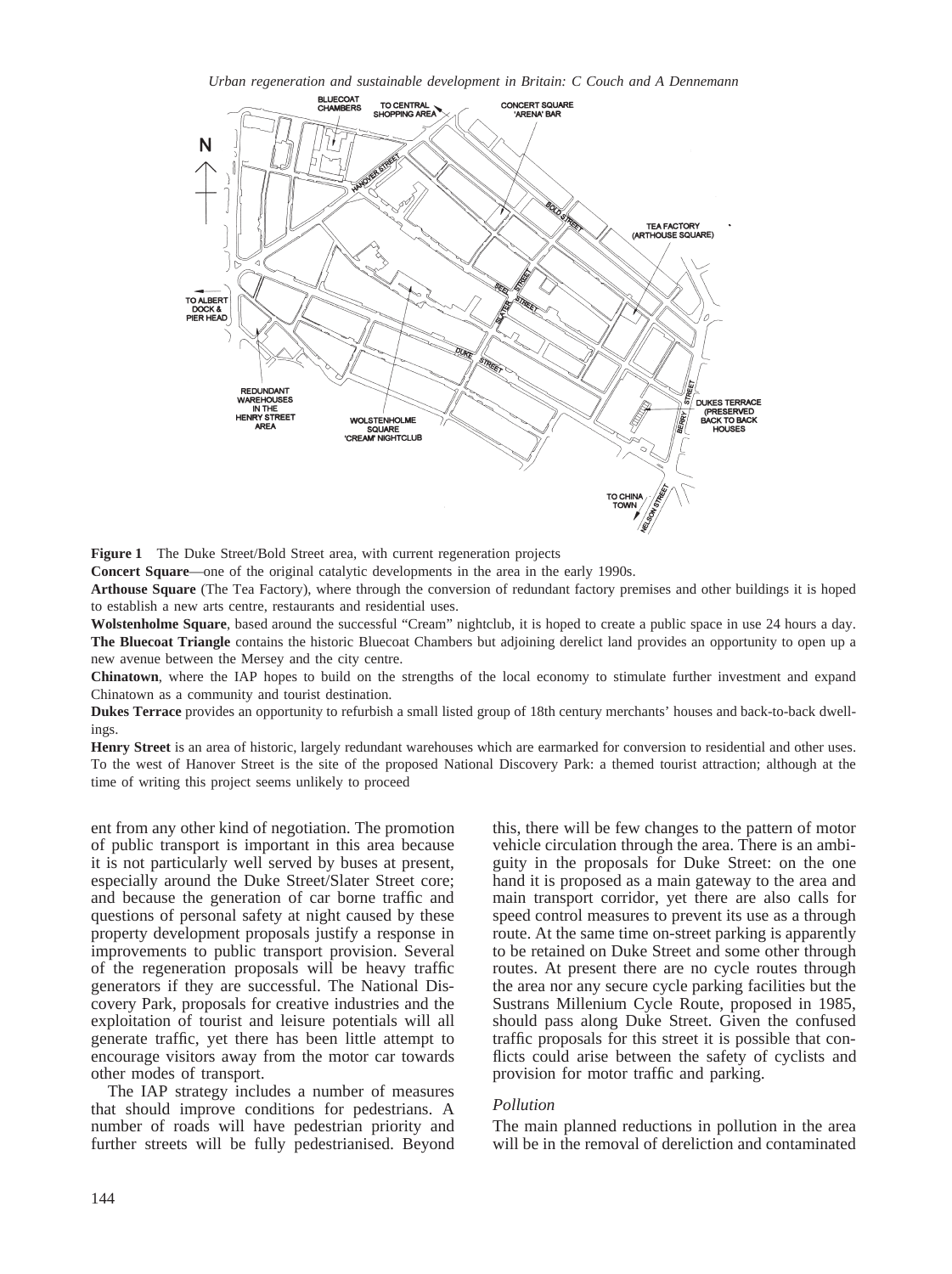**Table 2 The sustainability of the Rope Walks Partnership Integrated Action Plan**

| <b>Sustainability Indicator</b>                         | <b>Positive</b><br>impact $(+)$ | Neutral/mixed<br>impact $(*)$ | <b>Negative</b><br>impact $(-)$ |
|---------------------------------------------------------|---------------------------------|-------------------------------|---------------------------------|
| 1. Community participation                              |                                 |                               |                                 |
| (a) encourage local action and decision making          | ÷                               |                               |                                 |
| (b) involve the community in developing the proposal    | $\ddot{}$                       |                               |                                 |
| (c) take into account under-represented groups          |                                 | $\ast$                        |                                 |
| 2. Economy and Work                                     |                                 |                               |                                 |
| (a) link local production with local consumption        |                                 | $\approx$                     |                                 |
| (b) increase employment                                 | $\ddot{}$                       |                               |                                 |
| (c) improve environmental awareness of local businesses |                                 | $\ast$                        |                                 |
| 3. Transport                                            |                                 |                               |                                 |
| (a) encourage walking and cycling                       |                                 | $\ast$                        |                                 |
| (b) encourage use of public transport                   |                                 |                               |                                 |
| (c) discourage use of cars or lorries                   |                                 |                               |                                 |
| 4. Pollution                                            |                                 |                               |                                 |
| (a) reduce local pollution (noise, air, water, land)    |                                 | $\approx$                     |                                 |
| 5. Energy                                               |                                 |                               |                                 |
| (a) maximise energy efficiency                          |                                 | $\approx$                     |                                 |
| (b) generate energy from renewable resources or waste   |                                 | *                             |                                 |
| 6. Waste and Resources                                  |                                 |                               |                                 |
| (a) reduce waste                                        |                                 | $\ast$                        |                                 |
| (b) encourage reuse and/or repair                       |                                 | *                             |                                 |
| (c) encourage recycling or recycled products            |                                 | $\approx$                     |                                 |
| 7. Buildings and Land Use                               |                                 |                               |                                 |
| (a) provide local amenities                             |                                 | $\approx$                     |                                 |
| (b) improve access for disabled                         |                                 | $\approx$                     |                                 |
| (c) reuse/conserve buildings                            | $\ddot{}$                       |                               |                                 |
| 8. Wildlife and Open Spaces                             |                                 |                               |                                 |
| (a) encourage use of open space for community benefit   |                                 | $\approx$                     |                                 |
| (b) encourage natural plant and animal life             |                                 |                               |                                 |

Source: authors' analysis.

land through the property redevelopment process. Without the implementation of counteracting measures an increase in noise pollution is the likely outcome of more traffic generation and a growth in the night-time leisure economy. Growing traffic levels will also add to air pollution. This pollution could be mediated through a policy of greening the area. Although there are some proposals for tree planting these seem to be for townscape effect, with little consideration of their contribution towards the removal of pollutants from the atmosphere and the prevention of global warming.

#### *Energy; waste and resources*

There are no local policies to maximise energy efficiency or to generate energy from renewable resources. The City Council does have policies to support improvements in the insulation and energy efficiency of housing. But the IAP could, through advocacy, promote more adventurous energy saving designs. Indeed it has been suggested that past Government subsidies, with their obsessive emphasis on value for money, had a negative effect on energy efficient design. There is little in the strategy to suggest that energy efficient buildings will be encouraged in the area and there is no mention of renewable energy being used. There is little in the IAP to suggest any concern with waste and resource use, other than the re-use of buildings discussed below.

#### *Buildings and land use*

The strategy emphasises the protection of the built heritage, historic townscapes and cultural links and makes a major contribution to recycling through its proposals for building refurbishment and the re-use of derelict sites. This will have an influence on reducing the amount of new land used for housing and other uses elsewhere and a positive effect on the reuse of building materials. However, action so far has put only limited emphasis on the re-use of the upper floors of buildings, which are all too often left in a derelict and neglected state whilst the ground floor is put to profitable use. The Rope Walks area was historically a high density mixed-use area with little open space. Today, much of the area is derelict or underused and the resident population and amount of economic activity is low although rising. Even within the wider area of the Duke Street/Cornwallis Partnership the 1991 population was 35% less than it had been in 1981. If the current strategy is to reverse this decline and make a serious contribution to the compact city, the number of dwellings provided will have to be substantial.

#### *Wildlife and open spaces*

The Public Realm section of the IAP refers to "townscape and landscaping schemes as well as the creation of walkways and security measures". Whilst these are perfectly reasonable aims the strategy appears to pay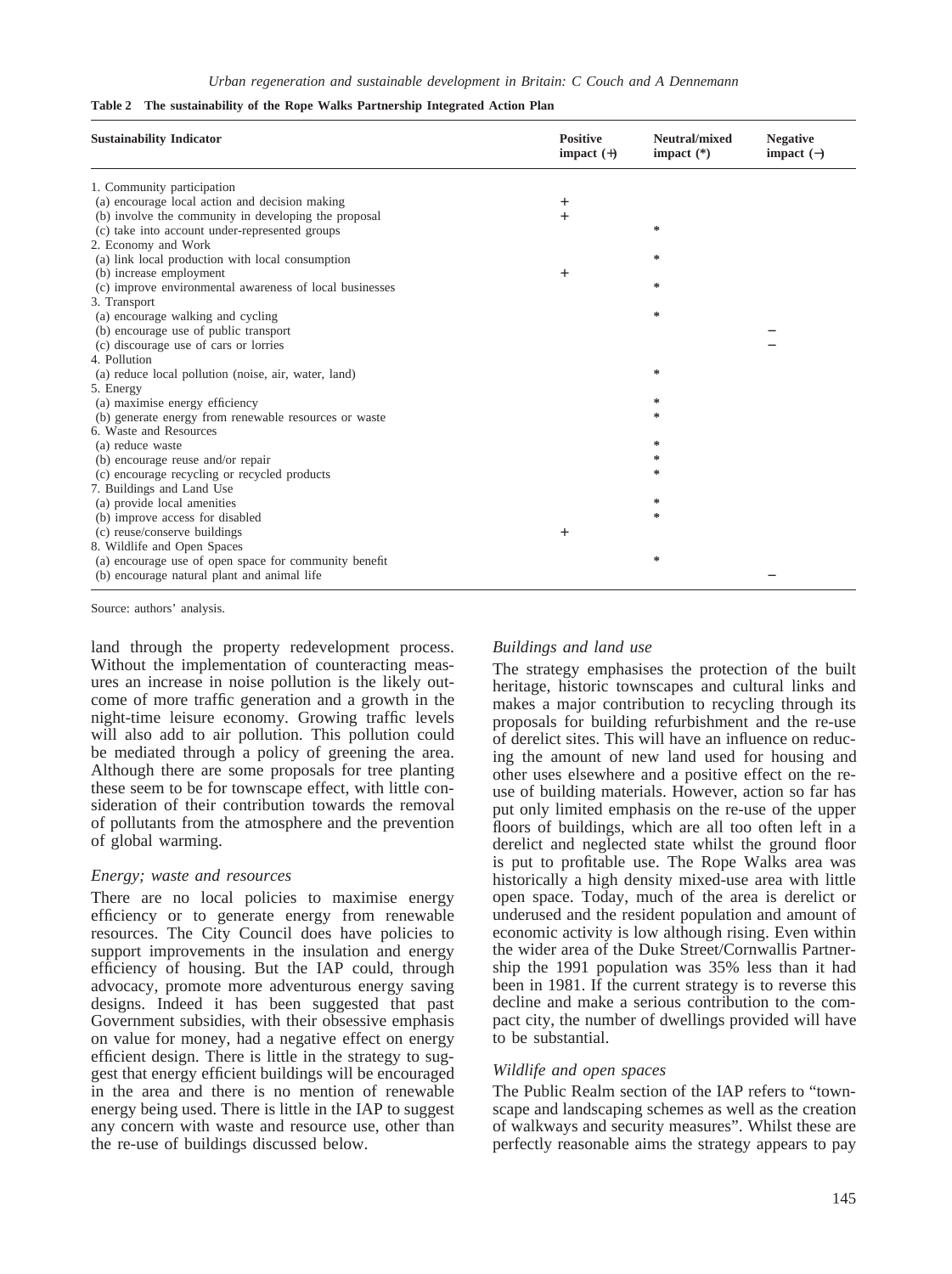

**Figure 2** The Ropewalks Partnership offices in refurbished premises on Slater Street. Note the derelict building beyond

little attention to natural issues such as habitats for vegetation and wildlife, water balance and "greening" of the area. It seems entirely possible that the development and public realm proposals will increase hard surfaces in the area rather than facilitate water run off and that the redevelopment of derelict land will remove some existing (albeit unsightly and unprofitable) wildlife habitats.

#### **Conclusions**

From the national to the local level there is an ambivalent attitude to sustainable development and a constant attempt to compromise and reinterpret the concept to support the aim of economic development. Even those parts of the Department of the Environment, Transport and the Regions and English Partnerships responsible for urban regeneration policy have only a limited commitment to sustainable development. The first priority of the Liverpool Unitary Development Plan is clearly to tackle the city's economic problems. Although the UDP offers some protection to local environmental quality, townscape, landscape and built heritage, it is much weaker in making a contribution towards global sustainability. Whilst Liverpool's LA21 espouses sustainable principles there is little evidence of them being implemented in the regeneration of the Rope Walks area.

Within the city, the urban regeneration process has been devolved to a series of agencies. Regeneration spending has become the responsibility of a multitude of agencies ranging from private developers and privatised water companies; Railtrack, rail and bus operators; through government agencies and voluntary sector housing associations to the short-life quasipublic partnerships, including the Rope Walks Partnership. Each agency has its own agenda; its own management system; its own financial imperatives and its own priorities. The key to implementing the environmental agenda in this situation is the ability to negotiate, to search for synergies and to build coalitions and partnerships for action. Unfortunately, just as partners in coalition governments have to forfeit some of their political agenda, so, in the regeneration process, agencies have little choice but to make compromises that weaken their ability to promote sustainability.

The Rope Walks Partnership represents one of the agencies through which regeneration policies are being implemented. Its strengths with regard to sustainable development lie in the reclamation and reuse of derelict land and buildings and the conservation and preservation of buildings of architectural and historic interest. These are politically robust policies that have become deeply embedded in the mainstream of British urban policy over the last thirty years. Locally, the experience of the Merseyside Development Corporation, City Challenge, EP and other agencies have provided the area with a wealth of knowledge and experience of the reclamation process. Liverpool City Council has a long tradition of strong policies in the fields of building conservation and design control. EP showed a commitment to good urban design through its early publication "Time for Design" and one of the most interesting features of the CEL proposals was their formal use of urban design analysis to inform their proposals for the area. So there was a commitment to good urban design from the history of the area and the actors working in the area that made it likely that aesthetic considerations would be important.

Although there was no strong history of community involvement or action in the area, Government concern to promote stakeholder involvement, for whatever reasons, and the city council's commitment to partnership through its Pathways initiatives were enough to secure a modest commitment to public participation. Nevertheless, this remains a top–down state and developer led rather than a community-led programme.

Other aspects of environmental sustainability (transport, pollution, energy, waste reduction, recycling, and greening) do not have the same level of local historical development or commitment. The lack of commitment to sustainable transport can be traced